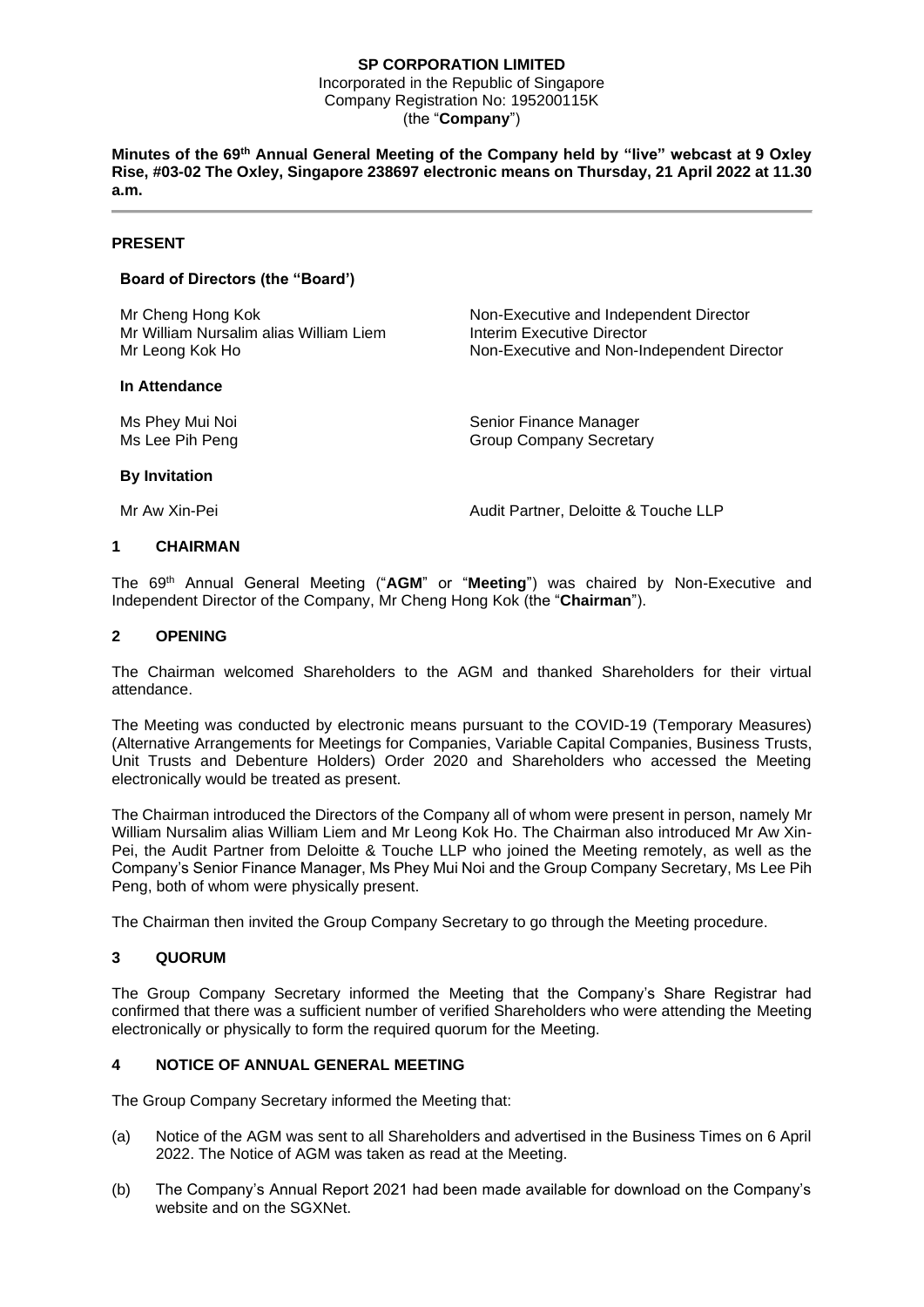(c) On 6 April 2022, the Company had released an SGXNet announcement which set out the alternative arrangements on the conduct of this virtual AGM ("**SGXNet Announcement**").

# **5 VOTING**

In relation to the voting process, the Group Company Secretary informed the Meeting that:

- (a) As stated in the SGXNet Announcement, there would be no live voting and all Shareholders had to appoint the Chairman of the Meeting as proxy to cast votes on their behalf.
- (b) Accordingly, the Chairman of the Meeting would in accordance with the relevant Shareholders' specified instructions in respect of each resolution, vote or abstain from voting on behalf of such Shareholders.
- (c) Proxy Forms submitted at least 72 hours before the Meeting had been checked and the number of votes that the Chairman of the Meeting had been directed to cast "For" and "Against" each motion, and the number of shares of which he had been directed to abstain from voting on each motion, had been verified by the Scrutineer for the Meeting.
- (d) FINOVA BPO Pte. Ltd. had been appointed as the Company's Scrutineer and B.A.C.S. Private Limited had been appointed as the Polling Agent.
- (e) Voting would be conducted by poll and the results of the poll for each resolution would be announced during the course of the Meeting.
- (f) All resolutions tabled for approval at this AGM were ordinary resolutions to be passed by the affirmative votes of more than 50% of the total number of votes cast for each resolution.

### **6 PRESENTATION ON THE GROUP'S PERFORMANCE**

The Chairman next invited the Senior Finance Manager, Ms Phey Mui Noi to give a presentation on the Group's financial performance for the financial year ended 31 December 2021. This was followed by a presentation on the Group's business focus by the Interim Executive Director, Mr William Nursalim alias William Liem. A copy of the presentation slides is annexed hereto and marked as Appendix A for identification purpose.

In relation to the Group's business focus, Mr Liem mentioned that Management would continue to pursue commodities trading business by leveraging on established business relationships and noted that the Group would continue to explore new business opportunities to achieve long term growth for the benefit of its shareholders.

The Chairman thanked Mr Liem and Ms Phey for their presentation and proceeded with the items on the agenda of the Meeting.

## **7 ORDINARY BUSINESS**

### **7.1 Ordinary Resolution 1: Adopt of Directors' Statement, Audited Financial Statements and Independent Auditor's Report**

The number of "For" votes was 28,827,621 shares (99.39%) and the number of "Against" votes was 176,000 shares (0.61%). Based on the poll results, Ordinary Resolution 1 was declared carried.

It was resolved that the Directors' Statement and Audited Financial Statements for the financial year ended 31 December 2021 and the Auditors' Report thereon be and were received and adopted.

## **7.2 Ordinary Resolution 2: Approval of Directors' Fees**

The number of "For" votes was 28,824,319 shares (99.38%) and the number of "Against" votes was 179,302 shares (0.62%). Based on the poll results, Ordinary Resolution 2 was declared carried.

It was resolved that the Directors' Fees of S\$204,608 for the financial year ended 31 December 2021 be and were approved.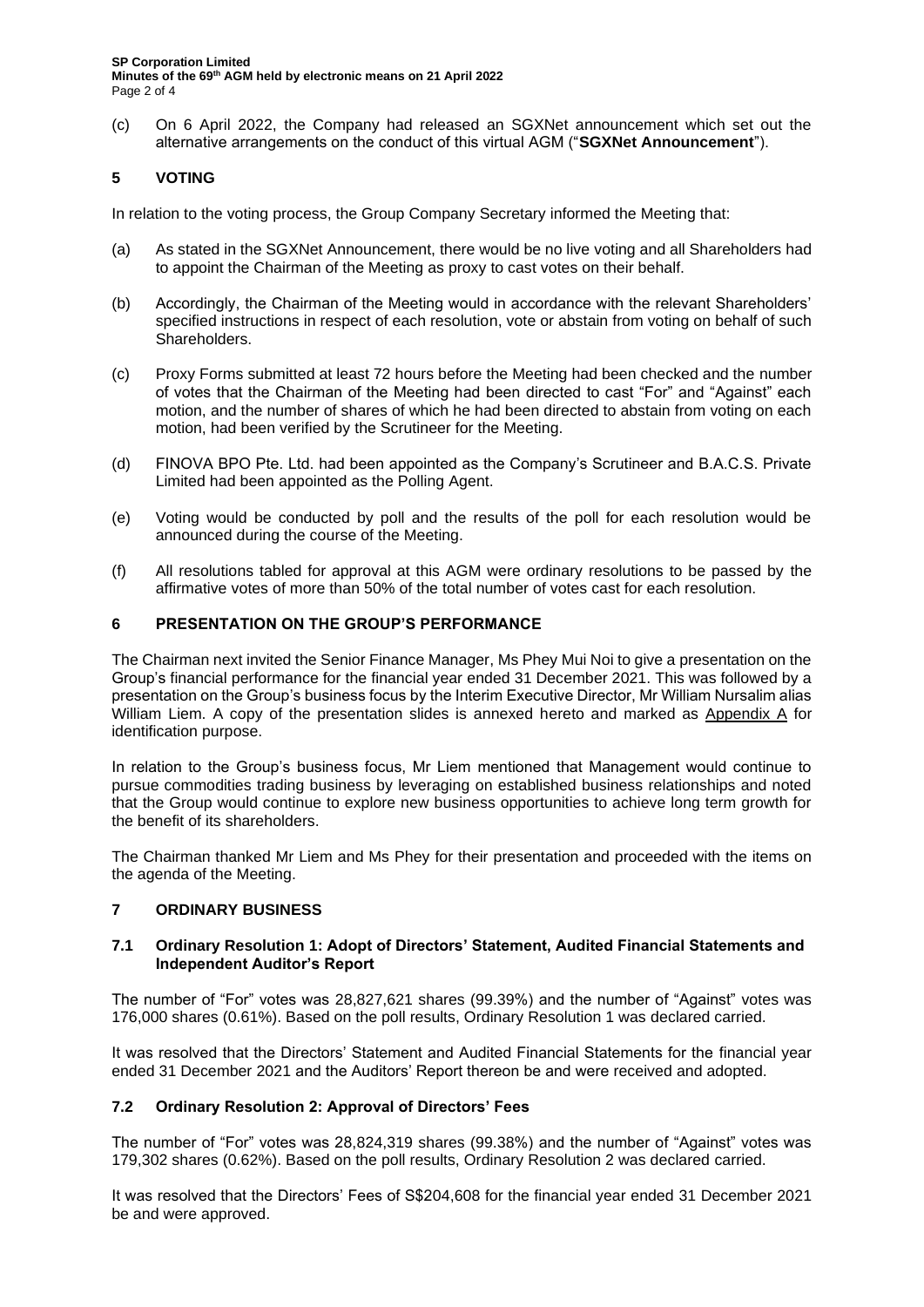# **7.3 Ordinary Resolution 3: Re-election of Mr William Nursalim alias William Liem as Director**

The number of "For" votes was 28,827,621 shares (99.39%) and the number of "Against" votes was 176,000 shares (0.61%). Based on the poll results, Ordinary Resolution 3 was declared carried.

It was resolved that Mr William Nursalim alias William Liem, a Director retiring in accordance with Article 105 of the Company's Constitution, be and was re-elected as a Director of the Company.

## **7.4 Ordinary Resolution 4: Re-election of Mr Peter Sung as Director**

As announced by the Company on 13 April 2022, in view of the resignation of Mr Peter Sung, the Company will not be seeking shareholders' approval for Ordinary Resolution 4 in relation to the reelection of Mr Peter Sung.

### **7.5 Ordinary Resolution 5: Re-appointment of Deloitte & Touche LLP as Auditors and authorisation for Directors to fix their remuneration**

The number of "For" votes was 28,989,621 shares (99.95%) and the number of "Against" votes was 14,000 shares (0.05%). Based on the poll results, Ordinary Resolution 5 was declared carried.

It was resolved that Deloitte & Touche LLP be and was re-appointed Auditors of the Company to hold office until the conclusion of the next annual general meeting and the Directors be authorised to fix their remuneration.

## **8 SPECIAL BUSINESS**

### **8.1 Ordinary Resolution 6: Authority to allot and issue shares (General Share Issue Mandate)**

The number of "For" votes was 28,827,621 shares (99.39%) and the number of "Against" votes was 176,000 shares (0.61%). Based on the poll results, Ordinary Resolution 6 was declared carried.

It was resolved that pursuant to Section 161 of the Companies Act 1967 (the "**Companies Act**"), the Directors be empowered to allot and issue shares in the capital of the Company at any time and upon such terms and conditions and for such purposes as the Directors may, in their absolute discretion, deem fit provided that the aggregate number of shares to be allotted and issued pursuant to this Resolution shall not exceed ten per centum (10%) of the issued shares in the capital of the Company at the time of the passing of this Resolution and that such authority shall, unless revoked or varied by the Company in general meeting, continue in force until the conclusion of the Company's next annual general meeting or the date by which the next annual general meeting of the Company is required by law to be held, whichever is earlier.

It was noted that the 10% limit was lower than the prescribed limit allowed under the SGX-ST Listing Rules.

### **8.2 Ordinary Resolution 7: Renewal of the Shareholders' Mandate for Interested Person Transactions**

The number of "For" votes was 681,302 shares (79.47%) and the number of "Against" votes was 176,000 shares (20.53%). Based on the poll results, Ordinary Resolution 7 was declared carried.

It was resolved that:

(a) approval be and was given, for the purposes of Chapter 9 of the Listing Manual ("**Chapter 9**") of the Singapore Exchange Securities Trading Limited, for the Company, its subsidiaries and associated companies that are considered to be "entities at risk" under Chapter 9, or any of them, to enter into any of the transactions falling within the types of Interested Person Transactions described in the Company's Letter to Shareholders dated 6 April 2022 (the "**Letter**"), with any party who is of the Classes of Interested Persons described in the Letter, provided that such transactions are carried out in the ordinary course of business and on normal commercial terms, will not be prejudicial to the interests of the Company and its minority shareholders and are in accordance with the guidelines and review procedures for Interested Person Transactions as set out in the Letter (the "**Shareholders' Mandate**");